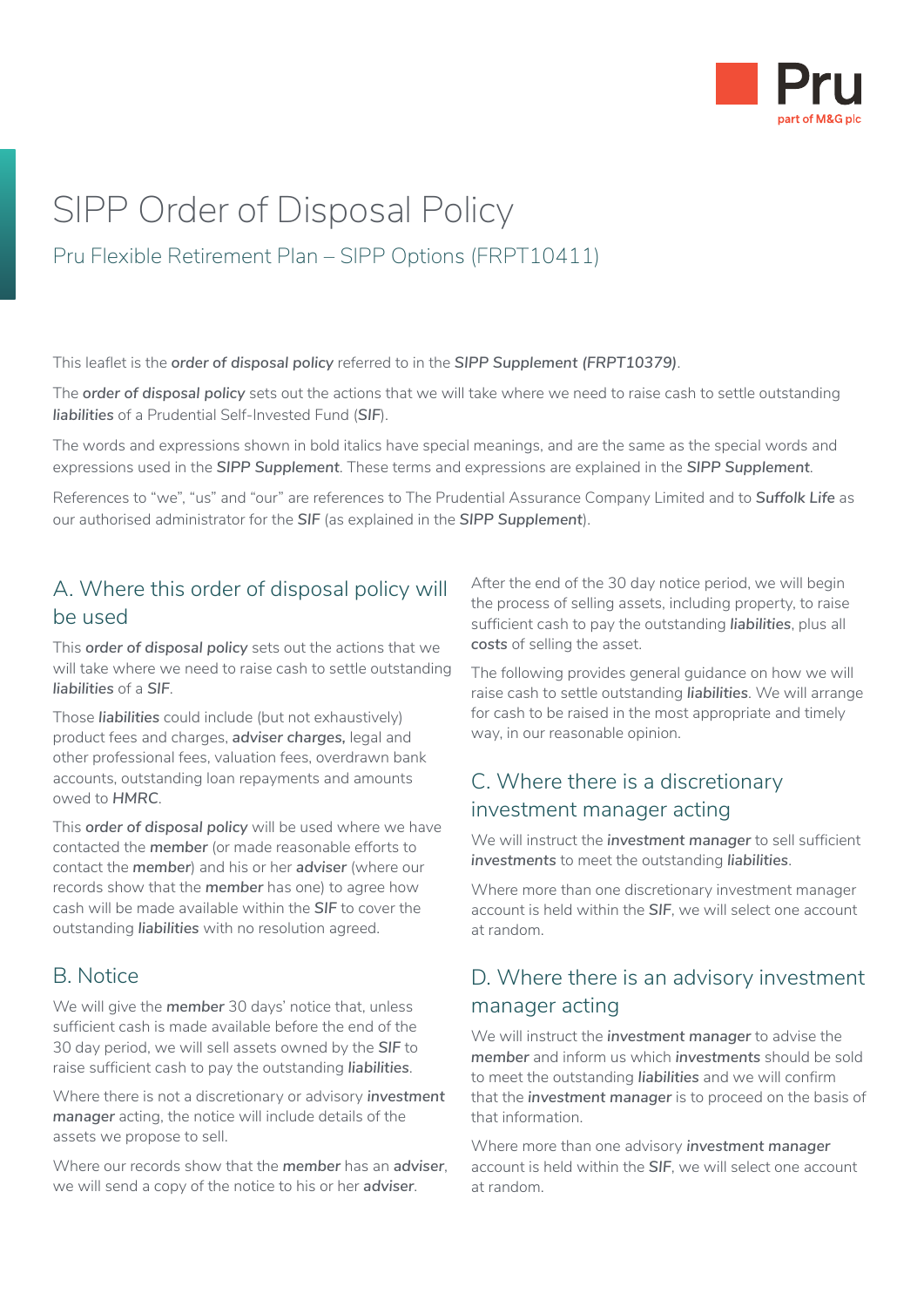# E. Where there is no discretionary or advisory investment manager acting or where insufficient cash is held by such an investment manager

We will arrange the sale of:

- 1) The asset/s most recently bought that, in our reasonable opinion, has/have the ability to be sold and the cash proceeds returned to us within 14 days of instruction.
- 2) If no assets held meet the criteria in 1) above, then the asset/s most recently bought that, in our reasonable opinion, has/have the ability to be sold and the cash proceeds returned to us within 30 days of instruction.
- 3) If no assets held meet the criteria in 2) above, then the asset/s most recently bought that, in our reasonable opinion, has/have the ability to be sold and the cash proceeds returned to us within the shortest timescale.

When deciding which asset/s should be sold, the following will apply:

- a) We will not sell a holding that requires the whole holding to be sold if this will raise significantly more than that required, where the whole or part of another holding can be sold to raise sufficient cash in a reasonable timescale to meet the outstanding *liabilities*;
- b) Where we do sell an asset held in a currency other than Sterling, we will estimate the amount to be sold. The exact amount to be sold cannot be known in advance as the proceeds will be converted into Sterling after the sale has occurred. The proceeds will be converted into Sterling by Bank of Scotland on receipt using their prevailing rate. For the avoidance of doubt any currency conversion and banking charges applicable will be borne by the *SIF*;
- c) The following will apply to the date that we deem an asset to have been bought:
	- The asset will be deemed to have been bought at the date of the last purchase;
	- Purchases in this context include, but are not limited to, cash investments, regular investments, dividends, rights issues and bonus issues;
- Assets transferred from other pensions will be deemed to have been bought on the date of the transfer; and
- Assets acquired as a result of a corporate action (including capital restructuring and takeovers) will be deemed to have been bought at the date of the corporate action.
- d) Where the only asset is an interest in a property where other investors also have an interest we will treat this as a request by us to sell the *member's SIF's* share of the common investment under the group investment agreement the *member* signed in relation to the property. This may lead to the sale of the property for all joint investors.
- e) If an asset included in our notice is sold and the proceeds reinvested, then after the end of the 30 day notice period we will begin the process of selling other assets in accordance with this *order of disposal policy* without further notice to the *member*.

#### F. Our fees and other *costs* of sale

The following charges and expenses in connection with sales will be paid from the *member's SIF*:

- our standard fees for any sales;
- dealing fees, charges, commissions and penalties charged to the *SIF* by the *investment manager* or asset provider;
- solicitor's fees, surveyor's fees, land registry fees or other costs associated with the sale of an interest in property;
- mortgage provider's fees, interest and *costs*;
- currency conversion; or
- bank overdraft interest and charges.

The sale proceeds will need to cover these as well as the outstanding *liabilities*.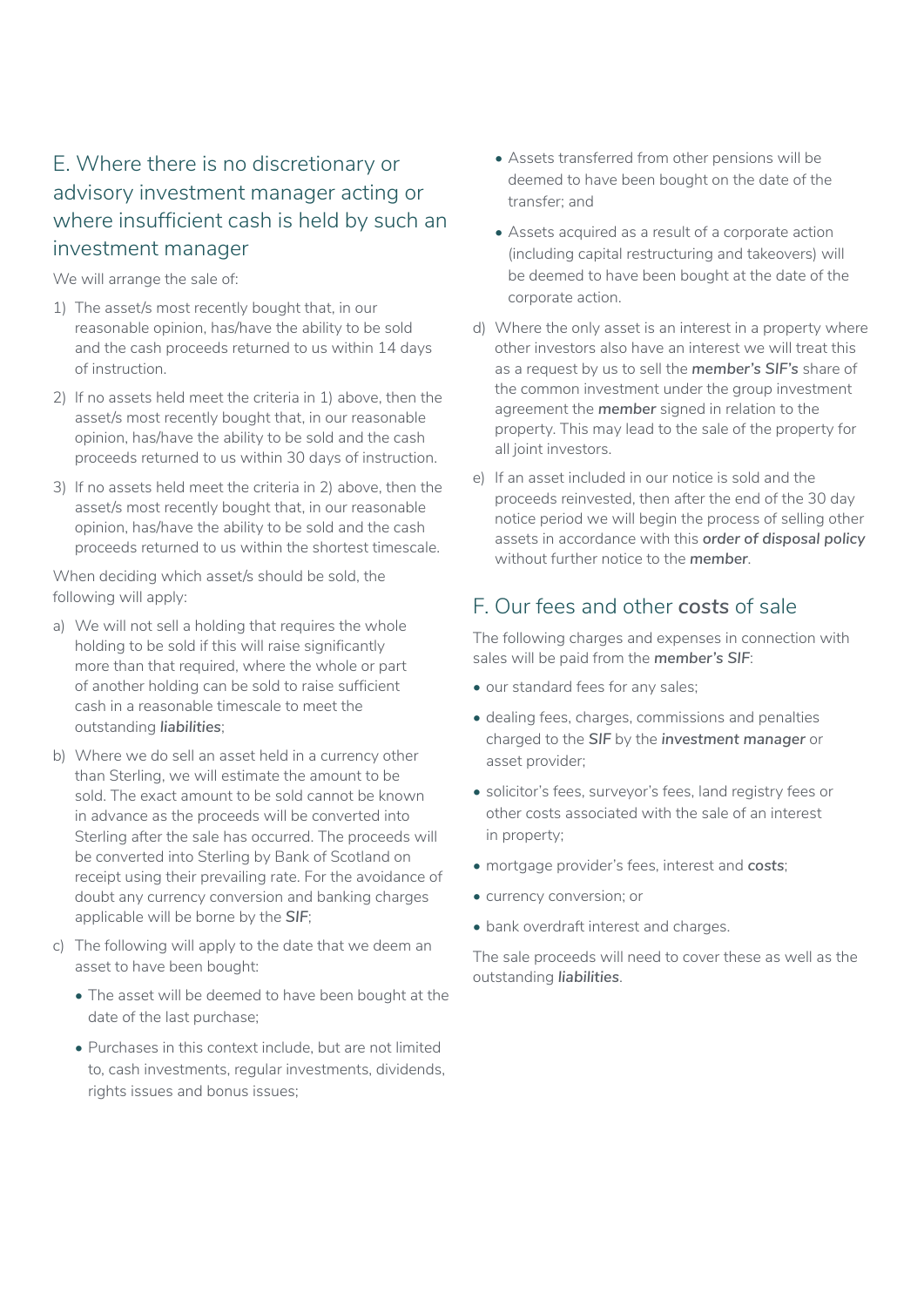# G. Timing of sales

We aim to send the following requests by post within 5 business days of the expiry of the notice period detailed under section B of this leaflet.

- a request to the *investment manager* to return cash (which may require the sale of assets held by them);
- a request to the *member's* execution only stockbroker to sell an asset/s and return the cash proceeds to us;
- a request to an assets provider to sell part or all of an asset and return the cash proceeds to us; and
- a request to a surveyor/property agent to sell part or all of a property.

# H. Disclosure Transparency Rules and Dealing Windows

The *member* remains responsible for making any major shareholding notifications, where required, following the sale of an asset in the *SIF*.

We are unable to take into account any dealing restrictions that may be imposed on the *member*, for example by his or her employer. Where such restrictions exist, it is the *member's* responsibility to arrange the sale of the assets or arrange the settlement of the outstanding *liabilities* using an alternative way. This action should be taken, and communicated to us, prior to the time that this *order of disposal policy* becomes valid, as outlined at the beginning of this leaflet.